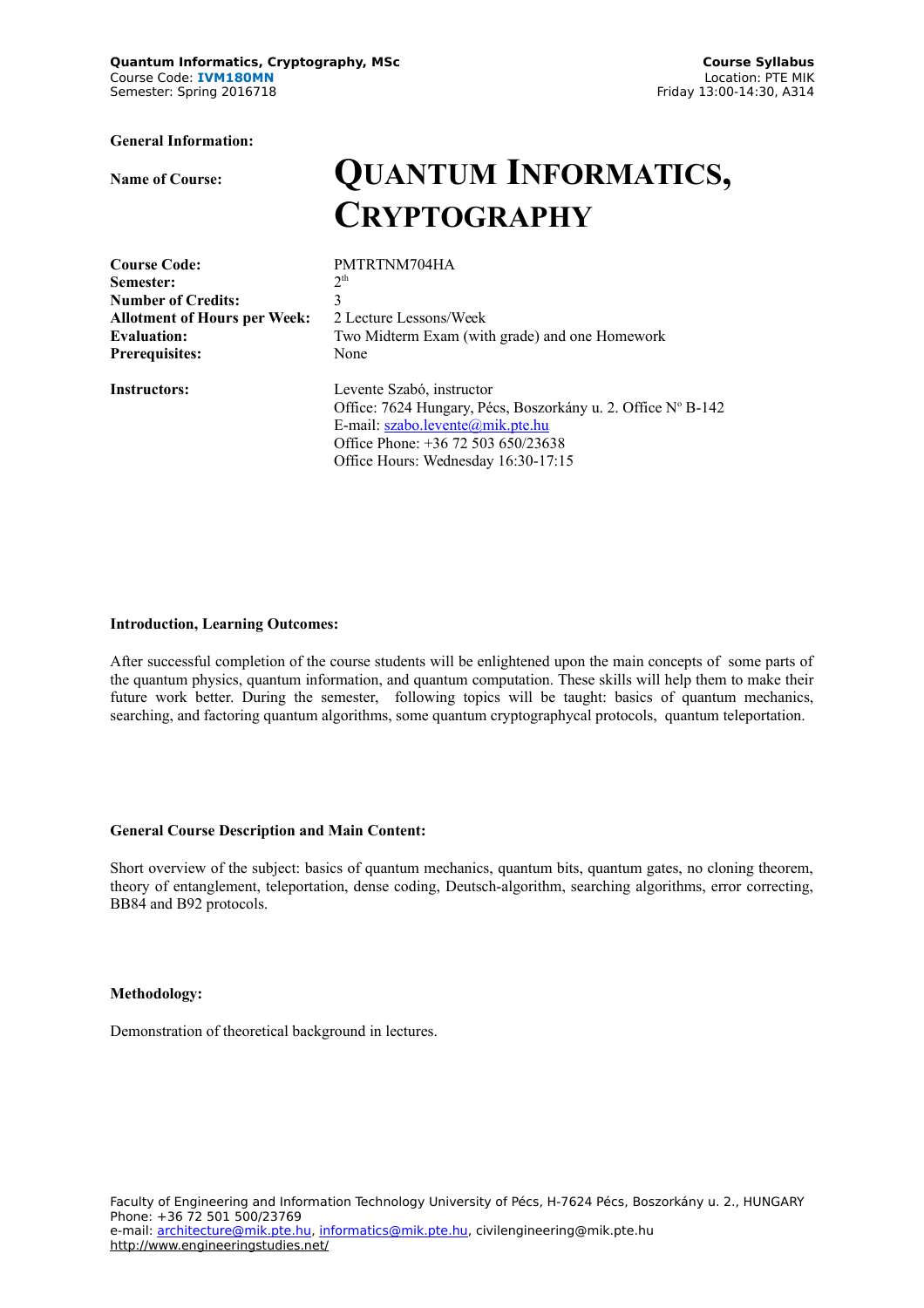#### **Course Syllabus (All and Syllabus Course Syllabus Course Syllabus Course Syllabus Course Syllabus Course Syllabus**<br>Course Code: **IVM180MN** Course Code: **IVM180MN** Location: PTE MIK<br>
Semester: Spring 2016718 Semester: Spring 2016718 Semester: Spring 2016718

## **Schedule:**

| Weeks | <b>Topics</b>                                                                                               | Midterm exam                                       |  |
|-------|-------------------------------------------------------------------------------------------------------------|----------------------------------------------------|--|
| 1.    | Physical quantities as operators,<br>Heisenberg's commutation relations<br>, the linear harmonic oscillator |                                                    |  |
| 2.    | Quantum mechanical description of<br>the physical state, physical meaning<br>of the state function          |                                                    |  |
| 3.    | Neutron-interfenerence<br>and<br>the<br>of<br>precise<br>meaning<br>the<br>Born-hipothesis                  |                                                    |  |
| 4.    | Quantum bits, quantum gates                                                                                 |                                                    |  |
| 5.    | No cloning theorem                                                                                          |                                                    |  |
| 6.    | Theory<br>of entanglement,<br>dense<br>coding                                                               |                                                    |  |
| 7.    | <b>Bell</b> enequalities                                                                                    | 1st midterm test from topics 1-6.                  |  |
| 8.    | Quantum teleportation                                                                                       |                                                    |  |
| 9.    | Spring holiday.                                                                                             |                                                    |  |
| 10.   | Deutsch algorithm                                                                                           |                                                    |  |
| 11.   | Grover algorithm                                                                                            |                                                    |  |
| 12.   | Quantum error correcting                                                                                    |                                                    |  |
| 13.   | BB84 protocol                                                                                               |                                                    |  |
| 14.   | B92 protocol                                                                                                |                                                    |  |
| 15.   |                                                                                                             | Second midterm test from topics<br>7-14, Homework. |  |

# **Attendance:**

Attending is required all classes, and will impact the grade (max. 5%). Unexcused absences will adversely affect the grade, and in case of absence from more than 30% of the total number of lesson will be grounds for failing the class. To be in class at the beginning time and stay until the scheduled end of the lesson is required, tardiness of more than 20 minutes will be counted as an absence. In the case of an illness or family emergency, the student must present a valid excuse, such as a doctor's note.